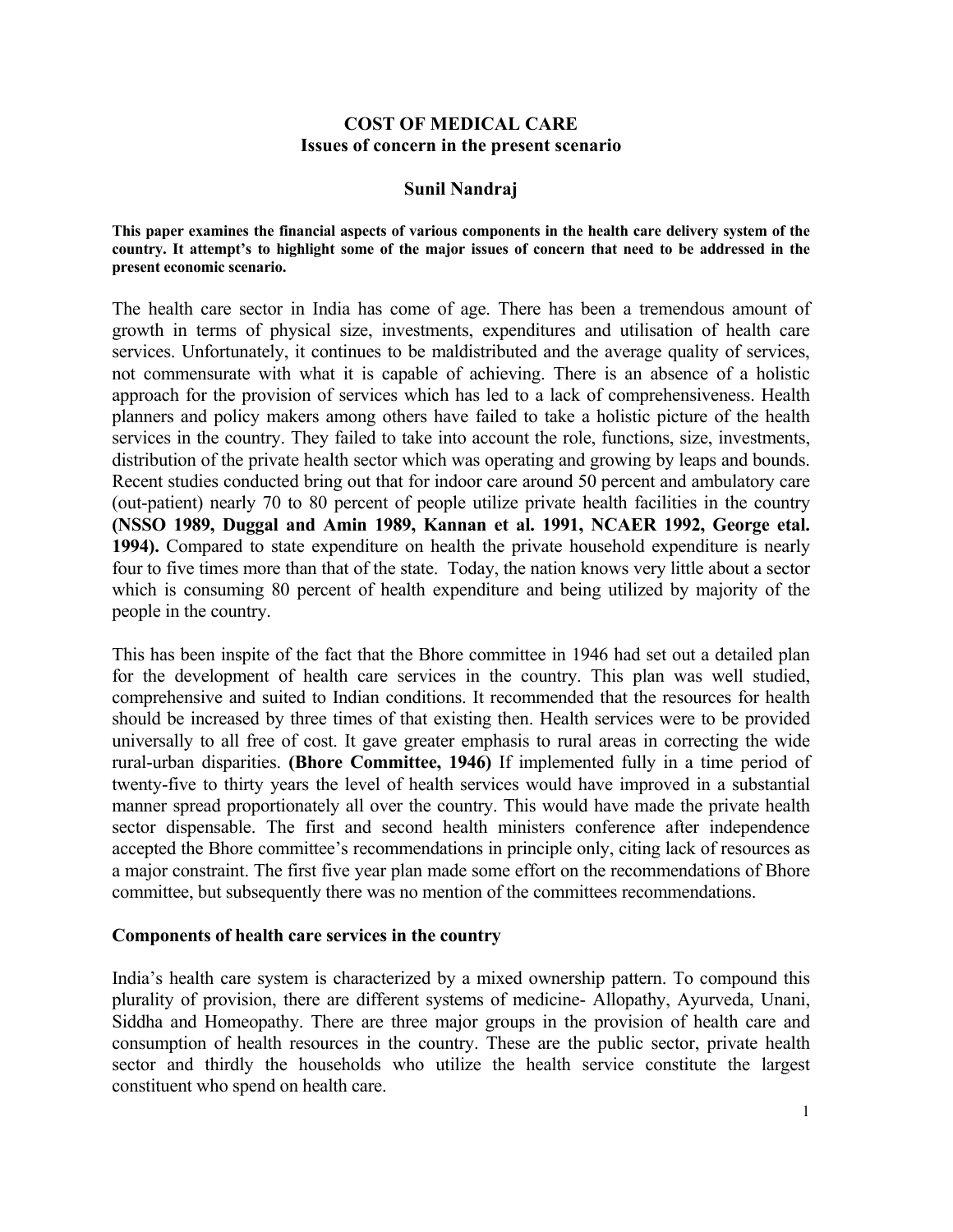The public health sector consists of the central government, state government, municipal  $\&$ local level bodies. Health is a state subject and therefore the primary responsibility of providing health services vests with the concerned state government. However the central government does contribute in a substantial manner through grants and centrally sponsored health programs. There are other ministries and departments of the government such as defense, railways, police, ports, mines etc. who have their own health services/schemes and institutions that provide care for their own personnel. For the organised sector employees (public  $\&$ private) provision for health services is through the Employee's State Insurance Scheme (ESIS).

The private health sector consists of the 'not-for-profit' and the 'for-profit' health sectors. The not-for-profit health sector includes various health services provided by non government organisations (NGO's), charitable institutions, missions, trusts, etc. Health care in the for profit health sector is provided by various types of practitioners and institutions. The practitioners range from General Practitioners (GPs) to the super specialists, various types of Consultants, Nurses and Paramedics, Licentiates, Registered/Rural Medical Practitioners (RMPs) and a variety of unqualified persons (quacks). The practitioners not having any formal qualifications constitute the 'informal' sector and it consists of tantriks, faith healers, bhagats, hakims, vaidyas and priests who also provide health care. The institutions falling in the private health sector range from single bed nursing homes to large corporate hospitals, and medical centres, medical colleges, training centres, dispensaries, clinics, polyclinics, physiotherapy and diagnostic centres, blood banks, etc. In addition to these, the private health sector includes the pharmaceutical and medical equipment industries which are predominantly multinational.

## **Issues to be addressed**

Privatisation and liberalization characterize the new economic policies being pursued in the country. It is in this context that we have to view the various dimensions and aspects of health care costs. These are, majority of the people living under extreme poverty conditions, nonavailability of basic amenities for the majority of the people, poor nutritional status, impoverishment due to health, poor availability of public services, presence of a dominant and unregulated, unaccountable private health sector along with strengthening of market forces and helplessness of the consumer against various odds.

## **The Finances of the Public Health Sector**

The Indian constitution in it's Directive Principles of State Policy has vested the state with responsibility for providing free health care services to all citizens. In the present scenario the state is abdicating its role of providing health services to the people. There was no attempt post-independence to radically restructure health care services inspite of the recommendations of the Bhore Committee Report. On the contrary, aspects contributing to inequality were strengthened; for instance, under funding of public health services, concentration of medical services disproportionately in the urban areas, production of doctors for the private sector, financial subsidies by the State for setting up private practice and private hospitals.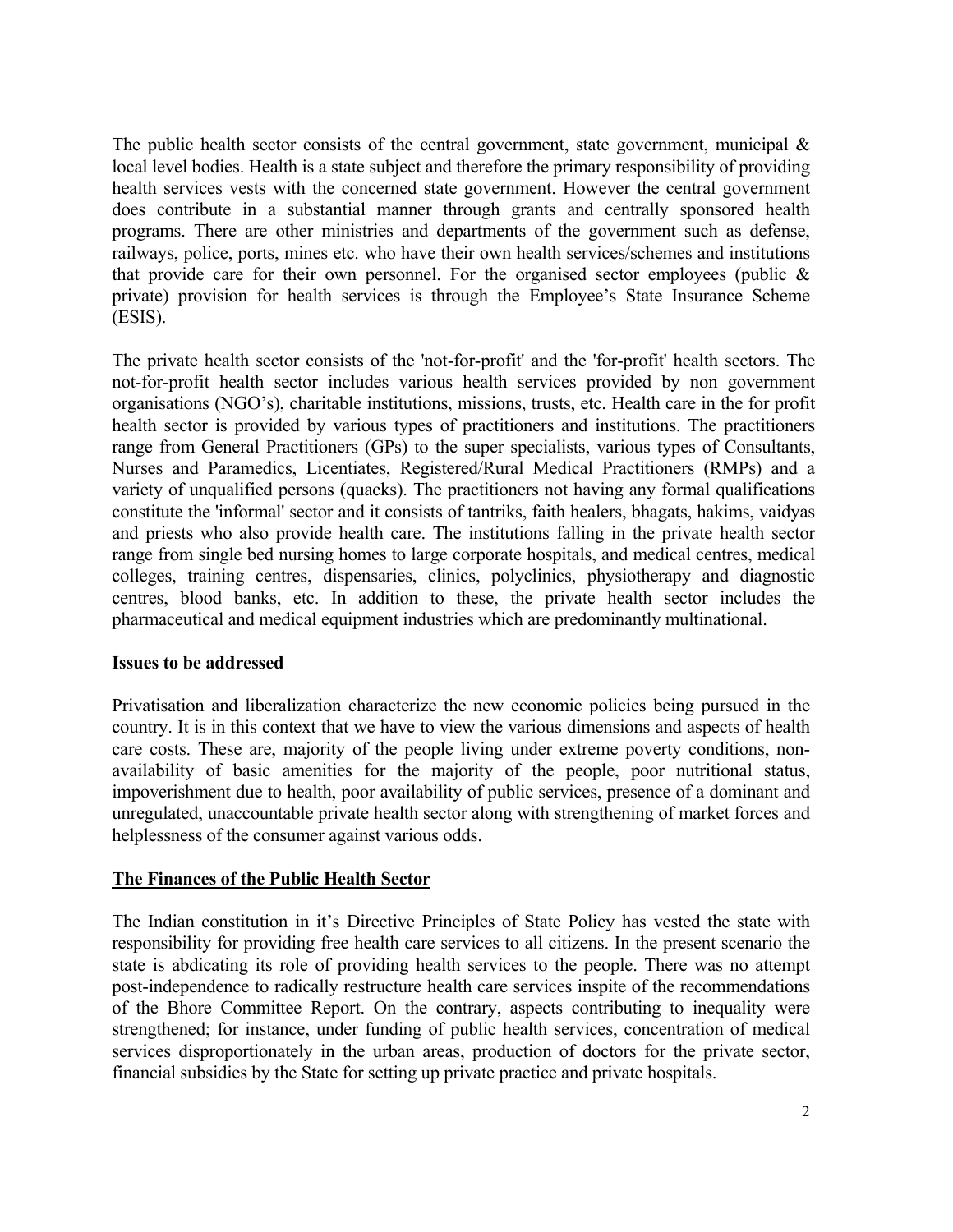### *Under-funding*

The investment by the public sector for health care has been inadequate to meet the demands of the people. The State has over the years committed not more than 3.5% of its resources to the health sector. The budgeted expenditure for 1994-95 was at 2.63% of total government expenditure which is the lowest ever**.** As a percentage to Gross Domestic Product (GDP) it has been around 1 percent only, woefully short of the World Health Organisation's (WHO) recommendation of five percent.

Further when we calculate per capita expenditure we find that the state spends a meager amount of Rs 60 per year (1990-91) on health. At today's market prices providing all the above services free of cost requires much more expenditure than that is spent presently. Raising this to 5% of GDP would mean an additional expenditure of Rs. 175 billion. This sounds like a lot of money. But given a population of 860 million it works out to only Rs. 260 per capita. At present day prices this amount is equivalent to 35 kgs. of wheat or 40 kgs. of rice or 7 kgs. Of ordinary edible cooking oil or an ordinary rail ticket between Bombay and Calcutta at a little less than a well known medical consultant's fees for a single consultation or 9 GP consultations or 11 days wages of an organised sector industrial worker or 15 litres of petrol. This is not a very extraordinary demand. Given a political commitment, financing of the health sector along with other social sectors needs to be substantially strengthened because ultimately it is these provisions that become the foundation for improvement in the quality of life. **(Duggal R, Nandraj S, Shetty S, 1992)**

Expenditure on health has not kept pace with increase in government expenditure. Under structural adjustment there has been further compression in Govt. spending in an effort to bring down the fiscal deficit to the desired level. Analysis of data by National Institute of Public Finance and Policy gives evidence for this compression which has taken place over the last decade. It shows the state's share in health spending has increased from 71.6% in 1974-82 to 85.7% in 1992-93 and that of the grants from centre declined drastically from 19.9% in 1974- 82 to 3.3% in 1992-93. Further the breakdown of central assistance to states reveal that central programmes or centrally sponsored programmes are the most severely affected. The Share of central grants for public health declined from 27.92% in 1984-85 to 17.17% in 1992-93 and for diseases programme from 41.47% in 1984-85 to 18.50% in 1992-93 **(NIPFP, 1993***).* The investment by the state in the health sector is very small both in the overall economy as well as within the public domain.

### *Rural-urban disparity*

It has been clearly shown time and again by various studies that the rural-urban disparities in terms of health infrastructure is wide and should suffice to show where the state's investment in health sector is going. Analysis of state expenditures on health reveals that between 70 to 80 percent of the investment and expenditure goes to 30 percent of the population in urban areas. For instance, in 1991 of all hospitals and beds in the country only 32%, and 20% respectively were in the rural areas i.e., 0.57 hospitals and 20.2 beds per 100,000 population in rural areas as compared to 3.5 hospitals and 238 beds per 100,000 population in urban areas. **(CBHI, 1992)**  This is inspite of the fact that urban areas also have access to other public and quasi-public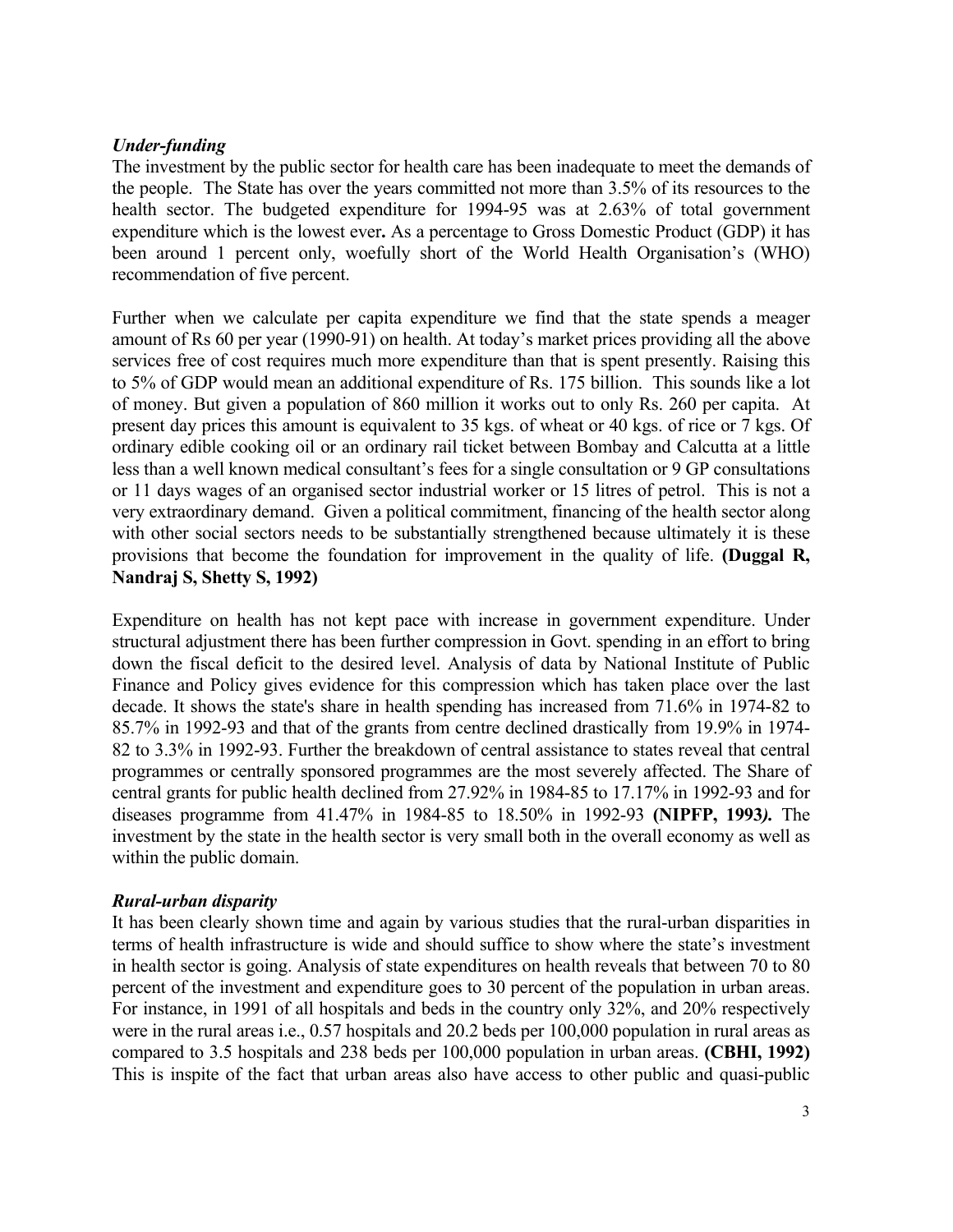health facilities such as municipal and other local body hospitals and dispensaries, ESIS and CGHS for industrial and government workers and so on. Most municipal bodies spend between one-fourth to one-third of their budget on health programs whereas rural local bodies don't spend anything significant on this account **(NIUA 1983, 1989).**

There is utter neglect of rural areas in provision of medical care services. The State took up the responsibility of preventive and promotive health services and left the curative care largely in the hands of the private health sector. The poor in the villages were given inferior health services in the name of Primary Health Care, National Programmes etc. For the rural population there is very little provision of state funded curative care though the major demand of the people is curative care. Studies conducted bring out the fact that PHCs are grossly underutilized primarily because they are inadequately provided (staff, medicine, equipment, transport, etc.) and because the entire focus of the health program through PHCs is in completing family planning targets **(ICMR 1991, Gupta JP, et.al 1992, Ghosh B 1991).** The loss of faith in the public health sector has provided the private health sector an opportunity to thrive and make its presence felt as the sole provider of curative care in the rural areas.

## *Mis-placed priorities*

The state funding for health care as seen above is very meager and insufficient to meet the needs of the population. Within this meager amount available the state's prioritization and allocation of health expenditures are misplaced. The major emphasis of the state health program has been on population control. From among its various developmental efforts the population control program stands as the most priority activity the Indian state has pursued with a zest bordering on obsession. The under development and poverty of the country is blamed entirely on its population growth rate. Family planning is the single largest plan health program swallowing more than half the plan resources for the health sector. Over the year's expenditure on family welfare program has increased at a very fast pace. From an annual average expenditure of Rs 4.40 million during the second plan (1956-61) it went upto Rs 49.80 million in the 3rd plan period (1961-66) and further to Rs 235 million during the plan holiday (1966-69). **(Duggal R, Nandraj S, Shetty S, 1992)** It went on increasing at a rapid pace in the consecutive plan periods. Family planning expenditures are spent mostly in rural areas through the PHCs and sub centres. On as average each PHC spends around Rs 200,000 to Rs 300,000 on family planning. Besides the allocation of resources it uses the entire infrastructure and human power to meet the targets of its programme. This has resulted in a neglect of other health programs but also the discrediting of the rural health services as a family planning services. This has made the entire rural public health service defunct. Inspite of such large quantum of funding the FP programme has been a miserable failure. The Total Fertility Rate continues to remain around 4.5 per women and the growth rate has remained near constant for the past three decades at around 2.2 percent per annum.

## *Shifting priorities*

Another area of concern is the expenditure incurred by the state on diseases control program. At present there are around 15 national diseases programs functioning in the country. These are for diseases and illness like TB, malaria, filaria, leprosy, diarrhoea, blindness, STD, mental health, cancer, etc. The latest addition is AIDS. These programmes were funded and sponsored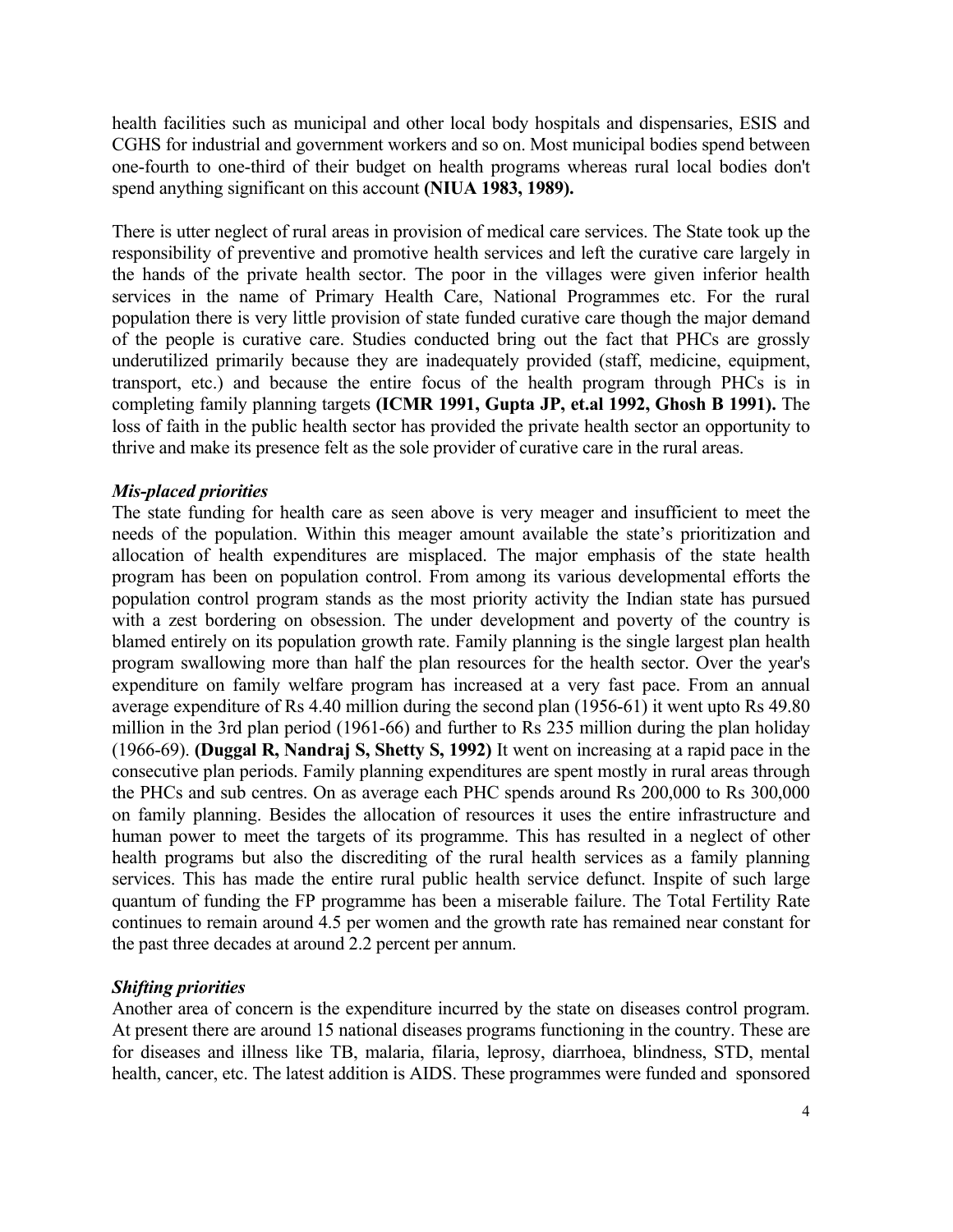by the centre. Every plan period brought out a new national diseases program. The policies and priorities to various diseases programmes kept shifting. The shifting priorities within the diseases program was more due to the international pressure than the diseases profile of the country. The union government has played a far more significant role in the health sector than demanded by the constitution. It has pushed various national programs in which the states have had very little say in deciding the design and components of the programs. The states have acquiesced to programming due to the central government funding that accompanies them. The expenditure on this programme across the various plan periods has been between 12 to 13 percent of the total health expenditure except during the 1955-65 period when expenditure on malaria was over one-fourth of total health expenditure. On an average only Rs 7 per capita per annum is spent on diseases program. Low priority, under-funding and shifting priorities for diseases programmes persist in spite of an increase in morbidity and mortality due to various diseases. The share of central grants for diseases program declined from 41.47 percent in 1984- 85 to 18.50 percent in 1992-93. The decline of expenditure on diseases program has been considerable in the states of Assam, Karnataka, Madhya Pradesh, Punjab, Rajashtan, West Bengal, Bihar and Orissa. **(State Government Budgets, Various Years).**

#### *Health Finances to support Salaries*

Though the reach of the public health services is very limited it supports a very large bureaucracy from the union capital down to the PHC level. The support for this elaborate bureaucracy and line workers forms a major chunk of the states health budget. This fiscal control by the centre and top heaviness of the health organizational structure has made administrative costs of the health ministry's programme phenomenally high. For instance, as of March 1991 the rural areas the State was employing 311,455 line workers (doctors, nurses, pharmacists, paramedics) and 293,400 support staff (clerks, wardboys, drivers, surveyors, etc.). It may be noted that these were 39% less than the stated requirement for the existing health infrastructure in place **(DGHS 1991***).* The Central Ministry of Health employs over 30,000 persons. The figures for the States is not available but it must be a whopping amount considering the fact that health services are a State-subject !. Analysis of the expenditure on health in Maharashtra during 1990-91 shows that out of a total expenditure of Rs 1767.13 millions on public health account, 43.40 percent was incurred on direction and administration, this is addition to the expenditure on salaries under each program head. Diseases control programmes accounted for 35.23% of total expenditure under public health account. Out of a total expenditure of Rs 31.56 millions on filaria control, malaria Rs 372.51 millions, cholera Rs 19.03 millions, leprosy Rs 130.17 millions it was seen that 74%, 66.66%, 86.21% and 78.87% went into salaries respectively. **(Demand for grants ,Govt of Maharashtra, 1992).** Salaries take away an exceptionally large proportion of expenditure leaving very little for drugs and supplies. The major expenditure on the public health sector is incurred to maintain a huge army of personnel employed rather than on the provision health services.

### *State funding for the private health sector*

The state directly or indirectly supports the growth of the private health sector at the cost of public resources. The areas where the state support is clearly evident is production of doctors for the private health sector. The other areas are financial assistance for setting up private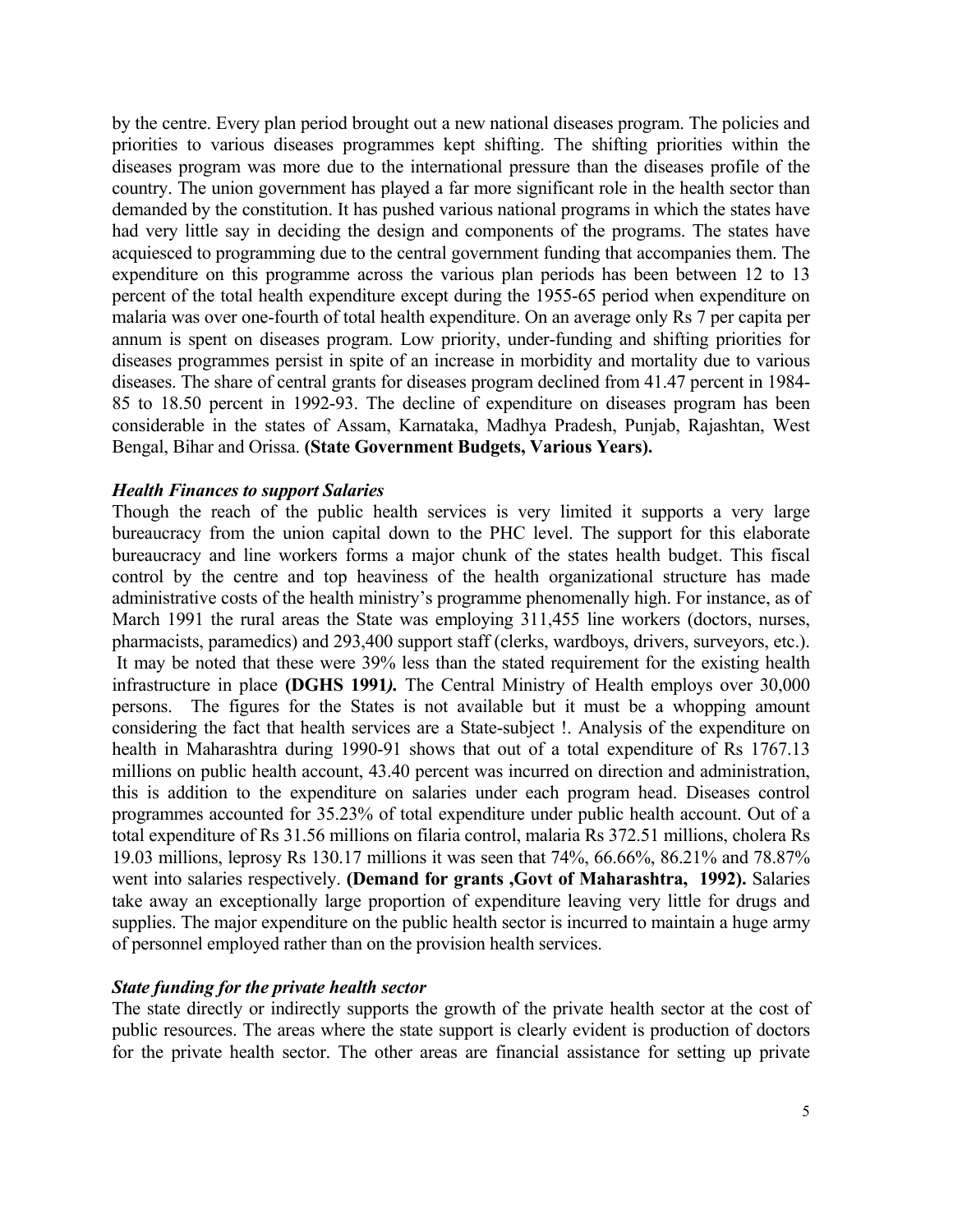practice, hospitals, diagnostic centres, pharmaceutical manufacture etc. through soft loans, subsidies, tax and custom duty waivers, income-tax benefits etc.

The expenditure on medical education was around 11 percent of total health expenditure in 1992-93 as compared to 5 percent in 1950-51. Nearly 16,000 doctors are being produced every year from some 140 medical colleges in the country. Until recently the role of the private sector in medical education & training of this human resource was very limited. At today's prices on an average each doctor costs the state around Rs 500,000 (for a five year period) and each medical college costs about Rs 80 million per year. Though the state spends a fairly large proportion on medical education the state services are unable to fill in the vacant position. Between two thirds and three fourths of those qualifying from public funded medical colleges practice in the private sector. That means for every 3 doctors the government trains for its own health services it also trains 7 doctors for the private sector at public cost. A further distressing fact is that out of every 100 doctors who go into the private sector 40 migrate out of the country. This is a gross injustice to the poor people in the country who have contributed their mite in training these doctors. Thus the massive investment made by the state from public resources is not only drained away but those who have gained from this exploit the very people who have contributed to their acquiring skills by charging them exorbitantly, thereby making huge profits in the bargain.

## **The Finances of the Private Health Sector**

The private sector has grown to be the most dominant one in the health sector. The share of the private health sector is around 4 percent of the Gross Domestic Product as compared to the government spending which is less than one percent. The share of the private health sector at today's prices works out to between Rs. 16,000 crores and Rs. 20,000 crores per year. India probably has the largest private health sector in the world **(Duggal R, Nandraj S., 1991).** This sector has expanded greatly in the post independence period, especially in the eighties. This is because the state did not take seriously the responsibility of regulating, monitoring and making the private health sector accountable. Due to the unregulated nature of this sector the data available is inadequate and often inaccurate.

It has become all the more important in the current context where the private sector is being encouraged to actively involve itself in almost all sectors of the economy. In the new lexicography of Indian economics privatisation and liberalization are the new panacea for ills in the economy. The structural adjustment policy which is being pushed by the World Bank and the International Monetary Fund (IMF) along with other bilateral and multilateral agencies, has helped expedite this process. The World Bank team's paper on 'Health Financing in India' and the 'World Development Report 1993' advocated a similar approach for the health sector.

The unchecked growth of the private health care and its absolutely unregulated functioning in India has made profiting from human misery a big business. It will not be an overstatement to say that due to the predominance of the private health sector, the Indian health care market has turned out to be a largely supply-determined market.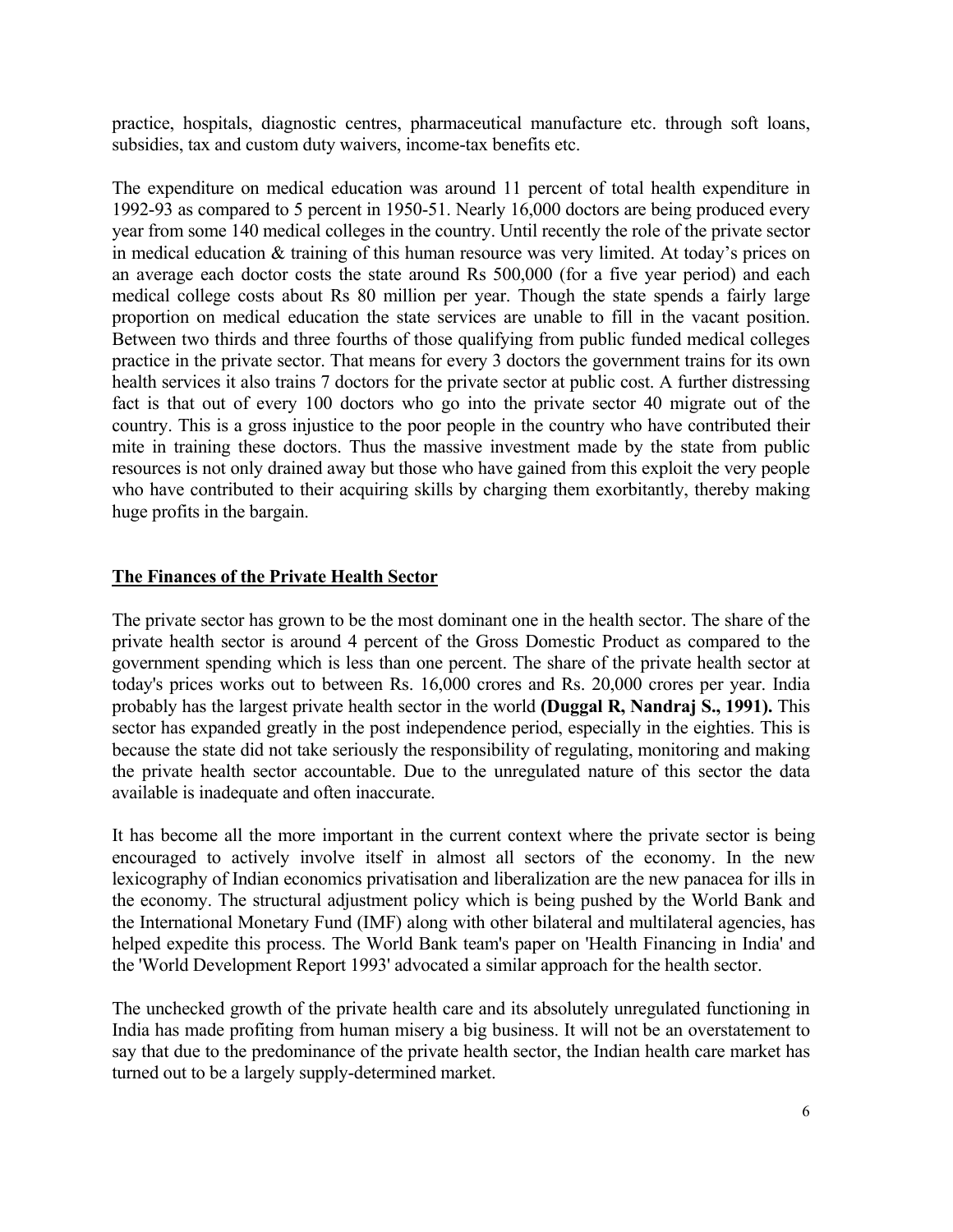There are various irrational and unethical practices being followed. The major concern is how to make profit in the shortest possible time. Health has become a healthy business. The trend in the private health sector is towards irrational therapeutics, overcharging, subjecting patients to unnecessary tests, investigations, surgeries, and over prescriptions for monetary reasons, their highly commercial nature among others. Only recently attention has been focused on the serious anomalies with regard to the functioning of private health sector. This was possible because a number of cases of medical malpractice and negligence filed in the court of law by the victims and their relatives. It is also due to the role played by different consumer organisations in raising awareness on the various issues related to the care being provided by the private health sector.

## *Irrationality of Charges*

There are not enough studies conducted on this vital aspect of the charging practices. Due to the secretive nature of the private health sector functioning there is not enough information available. Not many of them maintain proper books of accounts. With regard to the nursing homes and hospitals the charges are diverse and mind boggling. The charges include consultation fees, charges for bed, nursing, operation, operation theater, various investigations and disposables used, for medicines, etc. In many it has been observed these charges are levied by different entities ; for instance the Doctor conducting the operation would be different from the one who owns the nursing home, the anesthetists who is present his/her's charges are different. The charging practices in the private health sector more often is purely based on a profit motive. The charges levied are arbitrary, irrational and without any proper basis. There are no restrictions or guidelines for fees and amounts charged by the practitioners, hospitals, nursing homes, diagnostic & therapeutic centres, medical centres, corporate hospitals etc. in the country. It varies in terms of place of practice, demand in the area, years of practice put in by the doctor, competition among them, understanding between them, etc. It is left to the whims and fancies of the providers in the private sector to charge as much as they like. The charges are never displayed openly. The consumer does not know how much s/he would be charged when visiting the providers in the private health sector. **(Nandraj S, 1994)**

# *Earnings of the practitioners and hospitals*

As there is insufficient information on the charging practices we have looked at the earnings of the doctors and nursing homes operating in the private health sector. The earnings of the doctors have been studied only recently. A study undertaken by FRCH in Bombay city found that a GPs net income, on an average, works out to Rs 16,560 per month. **(George A, 1991).** Another study conducted in Delhi found that on an average the net income of a GP practicing in a clinic or residence was Rs 24,290 p.m., and a graduate gynecologists income was found to be Rs 28,910 p.m. With regard to those having post graduate qualifications in medicine, the average income was found to be Rs 27,880 p.m., for general surgery Rs 37,870 p.m.; and for gynecology Rs 53,870 p.m. With regard to that of the ones running nursing homes with graduate (MBBS) qualifications, their net income per month was Rs 73,650/ and the ones having post graduate degrees had earnings going upto Rs 79,960. **(Kansal S M, 1992).** The high income of the doctors & nursing homes has been extracted by making illness an industry. Many patients and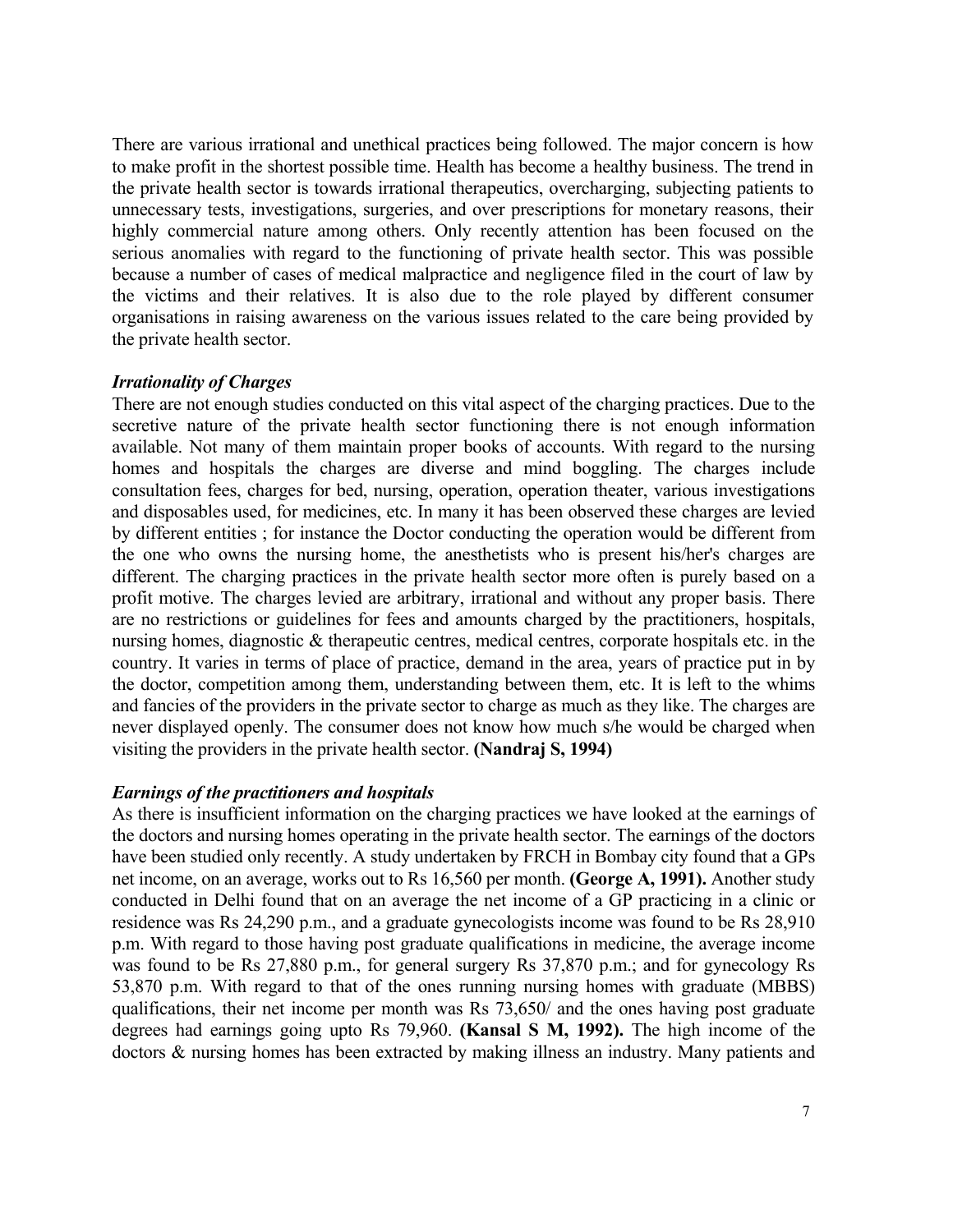their family members have been pauperized during the course of treatment from the private health facilities.

## *Standardization of charges*

There is no standardization of fees charged. In a study conducted by Medico Friend Circle (MFC), for the question regarding standardization of fees charged by the doctor, it was found that 65% of them felt that there should be some form of standardization of fees charged by the doctors. The study also found that nearly 76% of the doctors did not give a receipt for the payments made, only 24% of them gave receipts after being asked for it. **(Medico Friend Circle Bombay Group, 1993, Draft Report).** Despite having one of the largest private health sector in the world, providing 70 percent of care in India, the fact that it should function practically unregulated is a matter of grave concern. There is no rationale behind the level of fees charged by them and the law of market operates. Majority of the people utilize the services of the private health sector but have, little or no control on the quality or pricing of the private health services.

## *Unethical practices*

The rising costs of health care are also due to the irrational and unethical practices resorted to by the private health sector. One of the major reasons of irrational practices among doctors is due to the fact that they are supplier induced demands.

The use of unnecessary injections is quite well known due to the strong financial incentive. In a study conducted in Madhya Pradesh it was found that out of 884 illness episodes which received medicines along with injections, 86.09% of them received it from the private health facility. **(George, A, Shah, I. Nandraj, S., 1993, FRCH).**

# *Cut Practice/Kickbacks*

Referrals are often made to specialists and laboratories for a kickback. Over production and competition among doctors in the private health sector has led to harmful competition among them and has made them create unnecessary demand for their services amongst the people. For specialized treatment like hospitalization and investigations, the GP would refer the patient elsewhere. For referrals made, a part of the fee charged to the patient is given to the referring doctor. A GP/consultant gets a cut if s/he refers a patient to a consultant, hospital/nursing home, laboratory, diagnostic center etc. In Bombay, the cut-ratio is as high as 30 to 40 percent of the fees charged. In some towns of Maharashtra informal associations of doctors have standardized the ratios of cuts to be given. Cut-practices inevitably leads to unethical and unnecessary investigations, referrals, hospitalization, high costs, etc. Those doctors who want to practice ethically and rationally cannot survive in this atmosphere.

# *Unnecessary surgeries and investigations*

Private hospitals tend to perform unnecessary investigations, tests, consultations and surgeries. Due to the fact that surgeries are profitable many of them conduct them rampantly without any regard for the patients well being. The KSSP study revealed that 31 percent of deliveries were by cesarean section. More significantly 70 percent of the hospitals where cesareans were routine were privately owned. **(Kannan et.al)** The Mangudkar committee in Maharashtra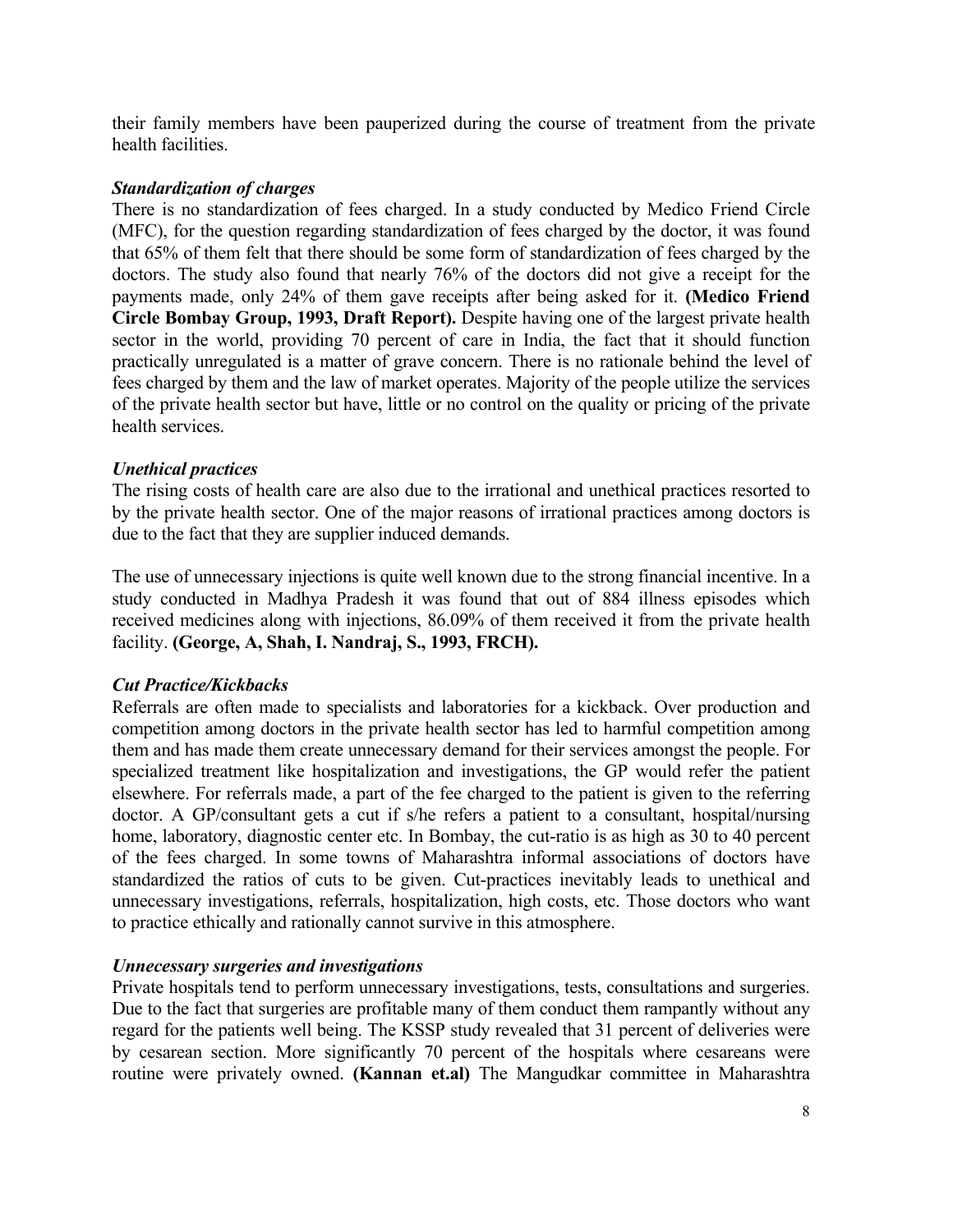found that the average rate of cesarean childbirth in private hospital was 30 percent as compared to government which was only 5 percent. The private hospitals on an average in Bombay charge anywhere between 10,000 to 20,000 for a cesarean delivery. Ultrasound investigations, amniocentesis, epidural anesthesia etc. are done unnecessarily more often since the facility is there and there has been an investment made on it.

There are other forms of unethical and irrational practices carried out by the private health sector for economic reasons. In many hospitals there is pressure on the doctors to ensure that the beds are occupied all the time and the equipment in the hospital are utilized fully. Many hospitals fix the amount of 'business' a physician/surgeon has to bring. Many of the private hospitals refuse admission to patients unless a certain deposit is not paid before hand. This is inspite of the fact that the patient may be serious or an accident victim. It is also well known that there is demand for more money especially when the patient is vulnerable (operation). Many big hospitals in the private health sector use the facade of registering themselves as trust hospitals. This is done with a view to get various benefits from the state and escape the provision of various taxes.

#### *The business of health*

A rather new feature in the health care delivery system is the entry of corporate hospitals. These hospitals cater to only the rich class of people. The cost of treatment in these hospitals is beyond the reach of common person. During the last one and half decades the growth of corporate hospitals has been at very fast pace. In 1983, the first corporate hospital in India was set up in Madras. It was established by Apollo Hospitals Enterprise Ltd. (AHEL), which recorded a turnover of Rs 11.48 crores and a net profit of Rs 1.66 crores in 1988. Many corporate houses and non-resident Indians have recently joined this enterprise. Several large business houses in addition to their regular business have diversified into the field of health. Some of those who have entered are the Hindujas, Escorts group, Standard Organic group, Surlux Diagnostic Centers, United Breweries group, Goenkas, Birlas and the Modis. This is due to the realization that health could also be transformed into an industry with such desirable features as: a large and available market of illness, access to a ready qualified and trained labour, and the new miraculous state of the art medical technology. They also boast of the latest diagnostic and therapeutic facilities. In a span of two years 1984 to 1986, over 60 diagnostic centers have entered the market with an investment of over Rs 200 crores in sophisticated equipment. Today Bombay has 13 body scanners, Delhi has 11, Madras has 8, Calcutta has 3, Hyderabad has 2, Pune has 3 and Ahmedabad has 3. (**Jesani. A & Ananthraman S. 1993, P 82)**. Surlux Diagnostics Ltd. with five centers in India had declared a dividend of 19% during 1988. The United Group owns over 32 body scanners and 14 brain scanners in the country **(Indian Express, May 18th, 1989)**. Suffice to say that with the rise of the corporate sector, the cycle in health care does not start with a trained medical person and a sick person in search of each other, but with an investor in the share market in search of profitable investment : the availability of newer medical technology and a market in medical care being merely an attractive form of investment **(Phadke A, 1993)**.

### **Health finances of the Households**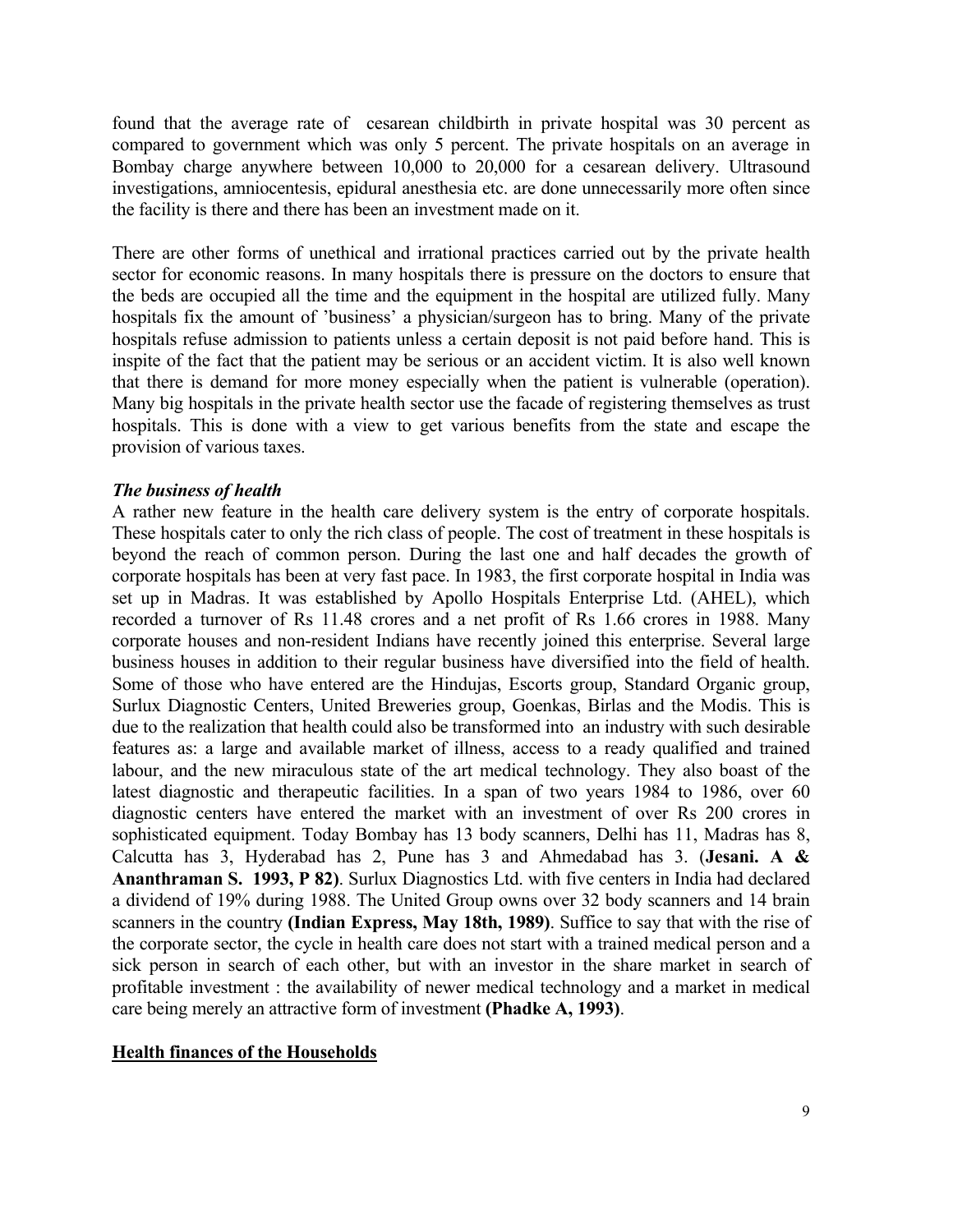The households constitute a major component in terms of expenditure and utilisation of the health services. The various studies conducted have brought out the fact that the households spend a substantial amount on health care and the poorer class spends more on health care in terms of their proportion to consumption expenditure and income. The criteria used for defining classes in these studies differ, but then no comparisons are possible if we insists on academic sophistry. A study conducted in two backward districts of Madhya Pradesh, in 1991 showed that the per capita expenditure incurred by the household on health worked out to Rs.299.16 per year with 73.85% of the expenditure going into doctors fees and medicines. The percentage of consumption expenditure works out to 8.44%. The upper class spends only 3.91% of their consumption expenditure, while the lowest and lower middle classes spend as much as 7.91% and 9.9% respectively on health. **(George, A, Shah, I. Nandraj, S., 1993).** Kerala Shastra Sahitya Parishad (KSSP) which undertook a study in rural Kerala in 1987 found that the per capita cost per year incurred by the household on health was Rs. 178.33. The percentage of the reported income spent on health was found to be around seven percent. Comparing it across class it found that the lowest class spends as high as 14.36% of their income on health as compared to the highest class which spent only 4.36% of their high incomes. **(Kannan, K.P., Thankappan K R, Raman Kutty V, and Aravindan K P, 1991)**. A study conducted in Jalgaon district of Maharashtra brought out that the per capita expenditure on health was found to be Rs. 182.49 per capita per year, 7.64% of total consumption expenditure and 9.78% of reported income were spent by the household on health care. Out of this total per capita expenditure, 68.50% of the expenditure goes into practitioners fees and medicines. **(Duggal, R., Amin, S., 1989)**. National Council of Applied Economic Research (NCAER) conducted an all India study in 1990 brought out that the average household expenditure for treatment worked out to Rs. 142.60 per illness episode in urban areas and Rs. 151.81 per episodes in rural areas. **(NCAER, 1992).**

The findings make it evident that a substantial financial burden of the household is borne for meeting health care needs. Households spend between 4 to 7 times of what the state spends on health care services. This certainly is not a happy state of affairs, since such expenditure on health care would mean cutting down on the food consumption of the households. This gains significance when we realize that nearly half of the country's population does not have enough resources to meet their food requirements, and worse still the capacity to earn it the patient happens to be the sole earning member. Given this socio economic situation in the country the purchasing power becomes a crucial factor. As we know the accessibility of the public health service is poor especially in rural areas of the country. The private health sector becomes unaffordable for the vast majority of the poor in the country. There is impoverishment of the lower class or middle class due to illness which could be of a chronic nature or that involving hospitalization or surgery. The high cost of health care makes the poor more marginalised. There is a need to question the commodification of health care, the dominant role of the private health sector and as a result spending a enormous amount of money on health care.

### **Conclusions**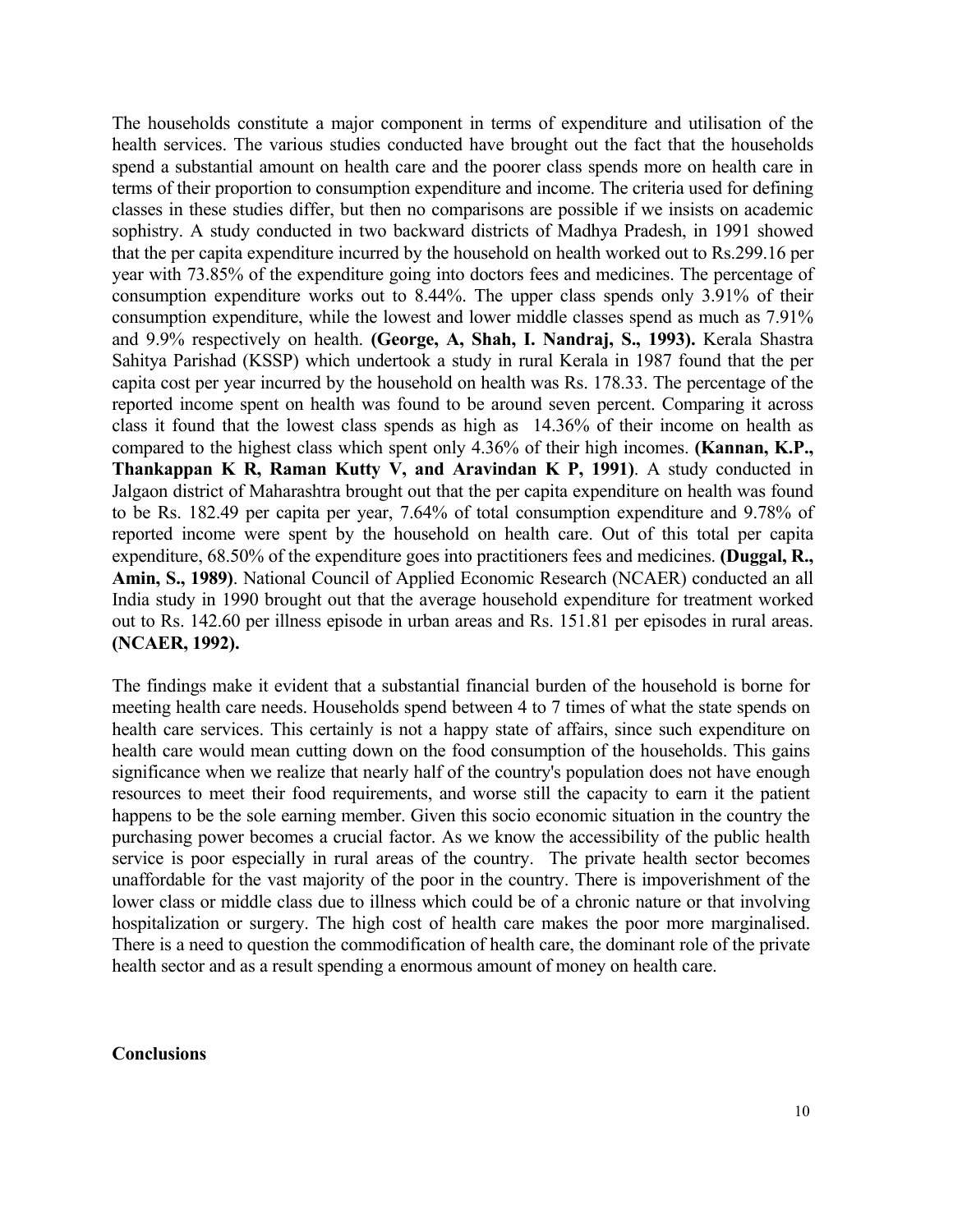The broadest possible platforms should be created for bringing in some amount of change in the health sector. The states allocation need to be questioned. The underfunding of medical services is matter of serious concern. The need for more resources and greater decentralisation has to be taken up on a priority basis. The priorities within the health sector need to be changed drastically. More funds need to be made available for the rural areas, especially with regard to curative services. Increasing support for population control needs to be questioned. There should be additional resources especially for non-salary expenditures, reducing wastage and improving efficiency by better management practices and setting up of proper referral systems. There is a need to use the existing resources more efficiently and effectively.

There is hardly any regulatory intervention or interference of the government in the private sector and on the health care market. Even the few existing laws and regulations are either toothless or not implemented at all. People's dissatisfaction with the private sector and their disillusionment with the medical establishment is quite high. There is an urgent need for regulation and monitoring of the private health sector. Through licensing and other means the proper geographical distribution should be done. Legislation should be enacted where there is no legislation. There should be regular prescription and medical audits and the renewal of licence should be dependent on it. The findings of the various studies on earnings of the medical profession shows that it is one of the best paid professions. Large sections of the population have become pauperized due to the large sums of money spent on private health care. With regard to charges and fees there should be standardization of fees charged by the practitioners and fixation of reasonable charges by hospitals and nursing homes, diagnostic centres, investigations for the services provided. These should be displayed prominently in a conspicuous place.

There is a trend of favouring user charges/fee-for services for public health services. This should be counted as in the present socio economic conditions the poor would be hit the hardest. Additional revenues specifically for the health sector could be generated through additional tax on degrading health products such as cigarettes, liquor, pan masala etc. Those with a capacity to pay especially in the organised sector, middle and rich peasantry and other self-employed should be made to contribute for health care services. This could be through insurance and other pre-payment programs. In India no single system can work. What we would need is a combination of social insurance, employment related insurance for the organised sector employees, voluntary insurance for other categories who can afford to pay and of course tax and related revenues.

There should not be any kind of payments done at the point of provision of care since they are unfavourable to patients. Payments should be made to providers by a monopoly buyer of health services who can also command certain standard practices and maintain a minimum quality of care - payments could be made in a variety ways such as capitation or fixed charges for a standard regiment of services, fee-for-service as per standardised rates, etc. The move towards monopoly purchase of health services through insurance or other means and payment to providers through this single channel is a logical and growing global trend. To achieve universal access to health care and relative equity this is perhaps the only alternative available at present, but this of necessity implies the setting up of an organised system and for this the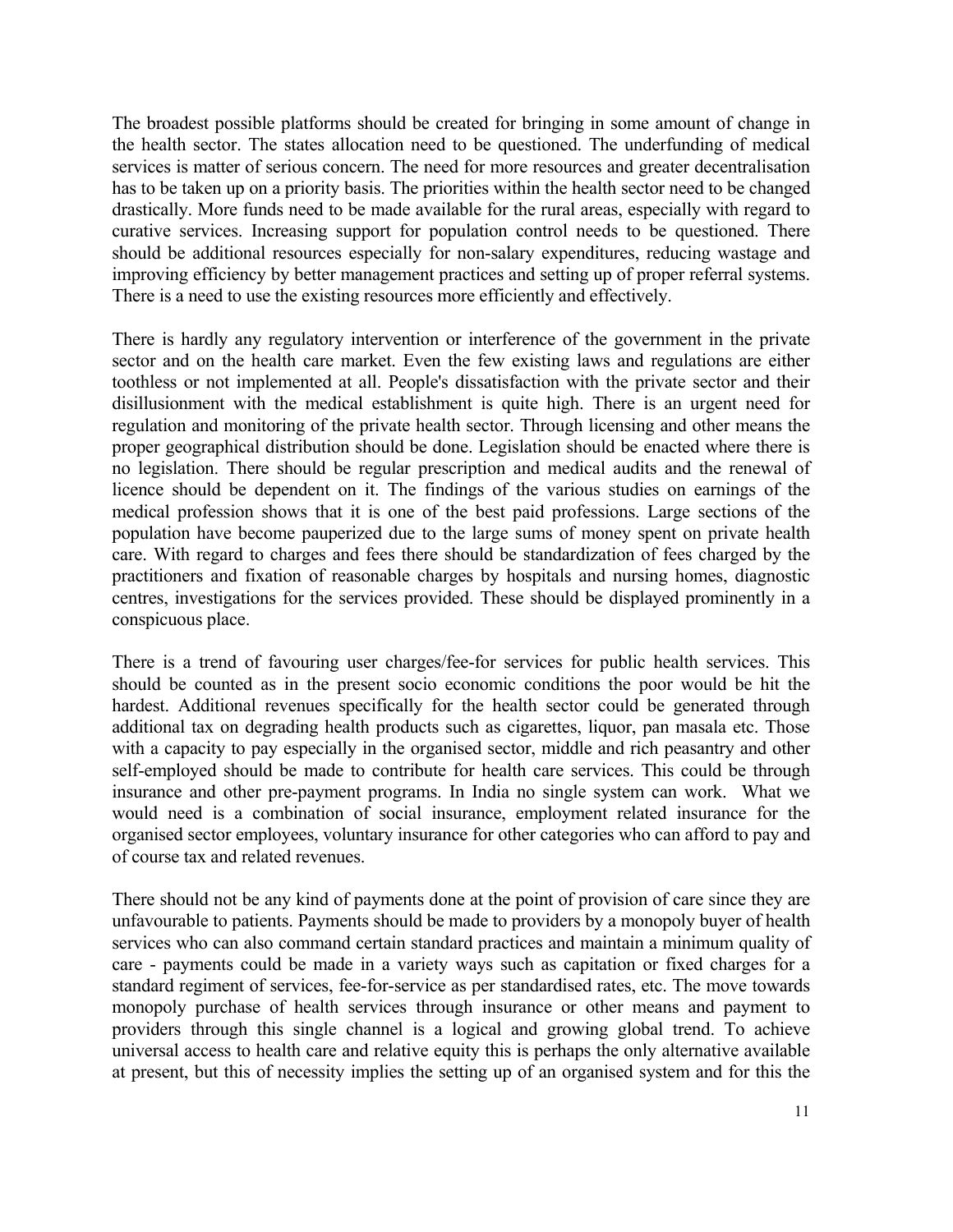State has to play the lead role and involve the large private sector within this universal health care paradigm if it must be successful. **(Duggal R, 1995).**

*Sunil Nandraj works as a Sr.Research Officer at the Centre for Enquiry into Health & Allied Themes, (CEHAT) Bombay.*

## **References :**

Bhore, Joseph, Report of the Health Services and Development Committee, Vol. i- IV, Government of India, New Delhi, 1946.

Detailed Demand for Grants 1992-93, respective States:1990-91 Actuals, 1991-92 Revised Estimate , 1992-93 Budget Estimates

Duggal R, Nandraj S. 1991, Regulating the Private Health Sector, Medico Friend Circle Bulletin No 173-174, July/August, Nasik.

Duggal, R., Amin, S. 1989, Cost of Health Care, Survey of an Indian District, FRCH, Bombay.

Duggal,R., Nandraj,S., Shetty,S., 1992, State Sector Health Expenditures : A Database, All India and the States, FRCH, Bombay.

Duggal Ravi and Nandraj Sunil, Vadair Asha, Special Statistics on Health Expenditure Across States. Economic & Political Weekly, Bombay Vol XXX No 15 & 16 April 15th and 22nd,1995.

Duggal, R, A note on issues in health financing, 1995 (unpublished).

George A, 1991, Earnings in Private General Practice, An Exploratory Study in Bombay, Medico Friend Circle Bulletin 173/174, July/August 1991

George, A, Shah, I. Nandraj, S., 1993, A Study of Household Health Expenditure in Madhya Pradesh, FRCH,

Ghosh B., 1991, Time Utilisation and Productivity of Health Humanpower, A case study of a Karnataka P.H.C, IIM, Bangalore.

Government of Maharashtra, Department of Finance, civil Budget Estimates 1992-93, Major Head-cum-Dept Summary of Expenditure and Public Accounts, Bombay, 1992.

Gupta, J.P., Gupta R.S., Mehara P., et.al , 1992, Evaluation of the functioning of Area development project in Health sector in India for improving the health care system, NIHFW, New Delhi.

Health Information of India, CBHI, GOI, 1991.